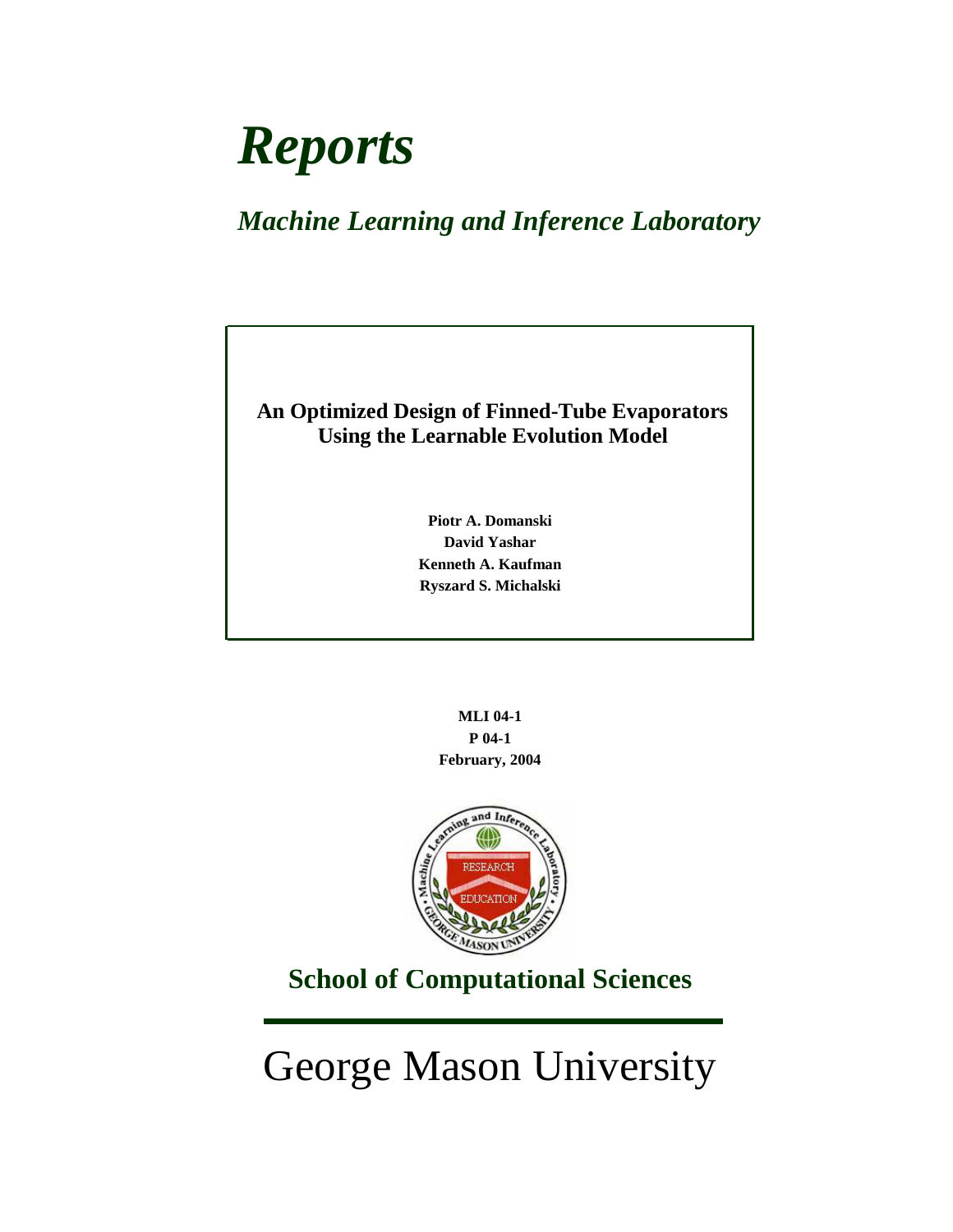# **AN OPTIMIZED DESIGN OF FINNED-TUBE EVAPORATORS USING THE LEARNABLE EVOLUTION MODEL**

Piotr A. Domanski<sup>1</sup>, David Yashar<sup>1</sup>, Kenneth A. Kaufman<sup>2</sup> and Ryszard S. Michalski<sup>2,3</sup>

(1) Building and Fire Research Laboratory, National Institute of Standards and Technology, Gaithersburg, MD 20899-8631

(2) Machine Learning and Inference Laboratory, George Mason University, Fairfax, VA 22030-4444

(3) Also affiliated with Institute of Computer Science of the Polish Academy of

Sciences, Warsaw.

{piotr.domanski, david.yashar}@nist.gov;{kaufman, michalski}@gmu.edu http://www.mli.gmu.edu

#### **Abstract**

Optimizing the refrigerant circuitry for a finned-tube evaporator is a daunting task for traditional exhaustive search techniques due to the extremely large number of circuitry possibilities. For this reason, more intelligent search techniques are needed. This paper presents and evaluates a novel optimization system, called ISHED1 (Intelligent System for Heat Exchanger Design). This system uses a recently developed non-Darwinian evolutionary computation method to seek evaporator circuit designs that maximize the capacity of the evaporator under given technical and environmental constraints. Circuitries were developed for an evaporator with three depth rows of 12 tubes each, based on optimizing the performance with uniform and non-uniform airflow profiles. ISHED1 demonstrated the capability to design an optimized circuitry for a non-uniform air distribution so the capacity showed no degradation over the traditional balanced circuitry design working with a uniform airflow.

**Keywords:** machine learning, evolutionary computation, engineering design, learnable evolution model, multistrategy learning

#### **Acknowledgments**

.

The basic research that led to the development of the Learnable Evolution Model and the machine learning methodology employed in it was supported in part by the National Science Foundation under grants IIS-0097476 and IIS9906858. The National Institute of Standards and Technology (NIST), the Air Conditioning and Refrigeration Technology Institute, and the U.S. Department of Energy provided the funding the development of the EVAP-COND simulation package. The development of ISHED1 was supported by the NIST. V. Payne, G. Kelly, and J. Michaloski of NIST provided comments on the draft manuscript.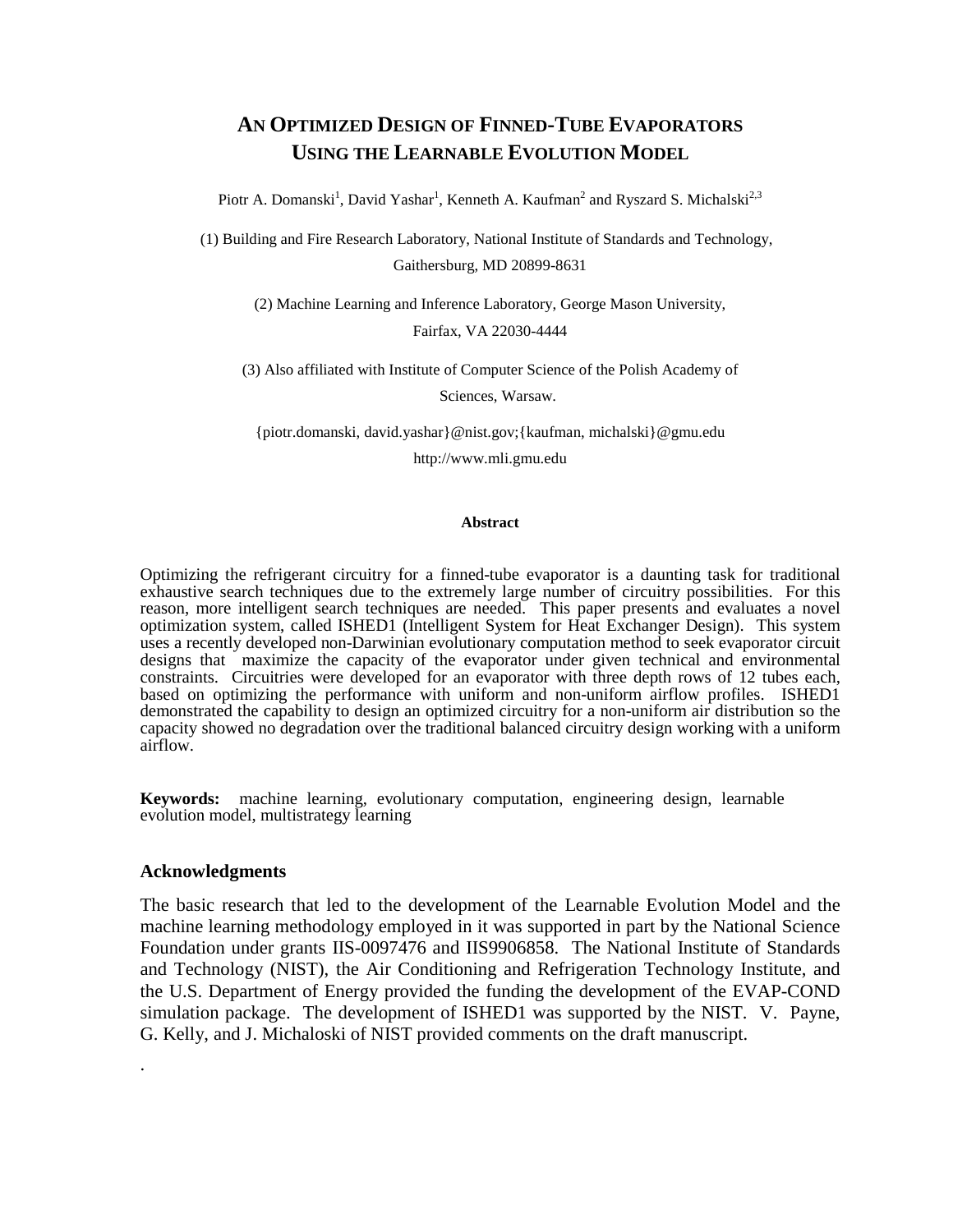## **1 INTRODUCTION**

Performance of a finned-tube air-to-refrigerant heat exchanger is affected by a multitude of factors related to its design and operation. These factors include the overall heat exchanger dimensions, the type of refrigerant-side and air-side heat transfer surfaces, fin spacing, tube pitch, depth row pitch, refrigerant circuitry design, and air velocity distribution over the frontal heat exchanger surface. Typically during coil design, the outside dimensions are dictated by the available installation space, and most of the remaining parameters are imposed on the design engineer by established manufacturing practices, e.g., heat transfer surfaces or tube spacing. Hence, in many cases the heat exchanger optimization process focuses on identifying refrigerant circuitry that provides the maximum heat transfer rate for given environmental constraints. In fact, refrigerant circuitry may have a significant effect on the evaporator capacity (Chwalowski et al. (1989), Liang et al. (2001)).

Designing an optimized refrigerant circuitry is particularly difficult if the airflow is not uniformly distributed over the coil surface. Also, optimizing refrigerant circuitry for a new refrigerant may prove to be difficult since the design experience gained from work with conventional refrigerants may not extend itself to a new refrigerant with different thermophysical properties. If left only to laboratory experiments, heat exchanger optimization is very expensive due to compounding costs of engineering analysis, manufacturing of coils with different circuitry designs (architectures), and their testing.

One way to aid the design effort is to use a detailed heat exchanger simulation model that accounts for the refrigerant circuitry layout; such as the evaporator model EVAP, contained in the EVAP-COND simulation package (NIST, 2003). Figure 1 shows EVAP's representation of a heat exchanger's refrigerant circuitry. In this representation, the return bends are represented by the lines, solid lines are return bends on the near side of the evaporator and the broken lines represent the return bends on the far side. In addition, to aid in the visualization, each tube is given a tube number.

The model allows the user to specify refrigerant flow through the heat exchanger on a tubeby-tube basis. The user may perform a series of simulations for the best-guessed circuitry architectures. EVAP provides detailed simulation results for individual tubes, e.g. refrigerant temperature, pressure and quality. These results can guide the user to the optimal design, which can be validated later in a laboratory test.

The coil optimization process can be further upgraded if the optimization program replaces the design engineer in preparing candidate circuitry architectures. This paper describes a concept of such an automated scheme as implemented by an experimental program ISHED1 (Kaufman and Michalski, 2000), and presents examples of ISHED1's results.

### **2 OVERVIEW OF ISHED1**

Figure 2 presents a general diagram of the ISHED1 system. It includes the Control Module, the evaporator model EVAP, and two modules: the Knowledge-based Evolutionary Computation Module and the Symbolic Learning-based Evolutionary Computation Module.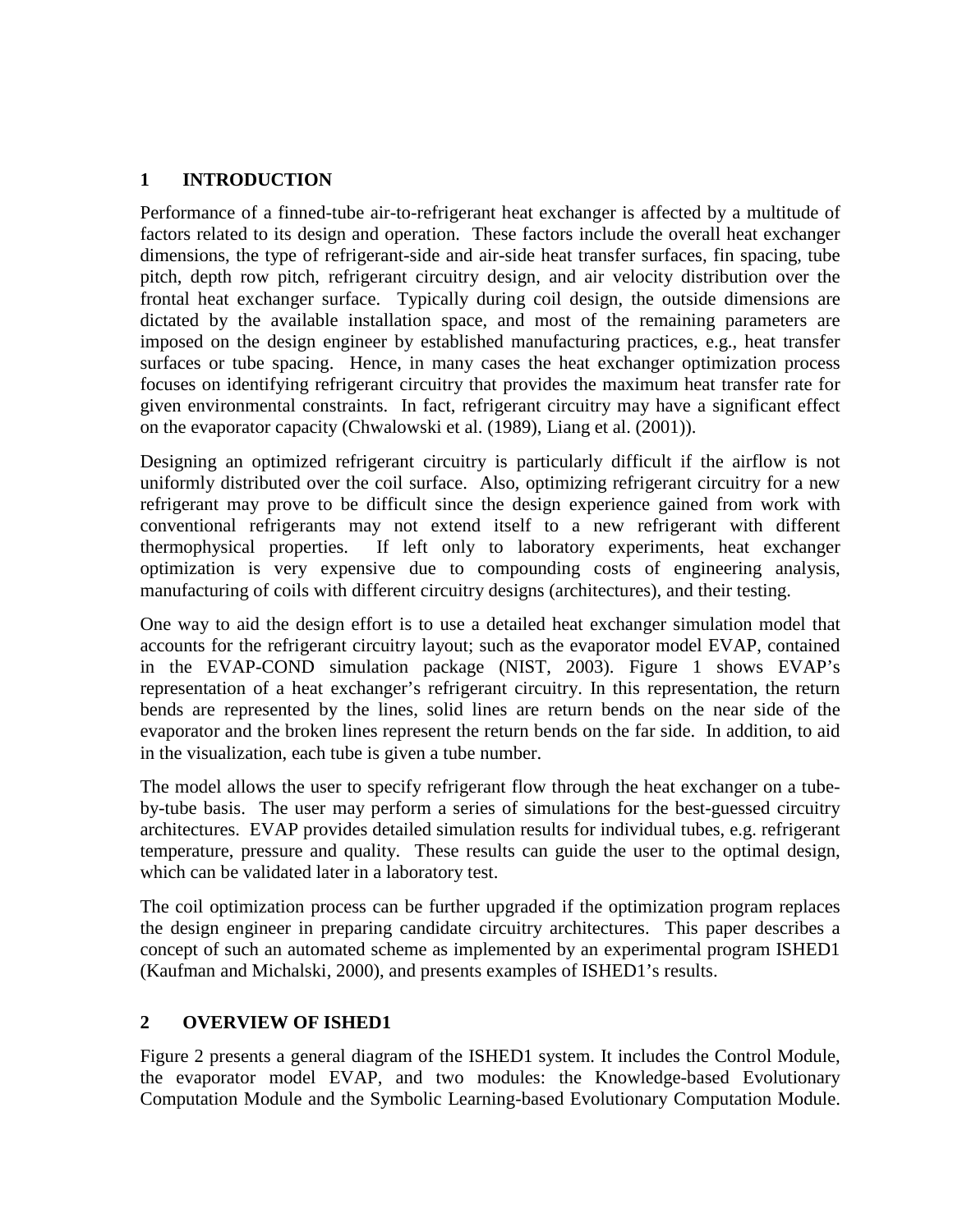These two modules guide the evolutionary process according to the concept referred to as the *Learnable Evolution Model,* or *LEM* (Michalski, 2000).



*Figure 1.* EVAP's representation of an evaporator

The novelty of LEM methodology is that it combines a conventional evolution program (Michalewicz, 1994) with a non-Darwinian evolutionary computation employing symbolic learning. An evolution program uses Darwinian-type operators, mutations and/or recombinations to generate new individuals (Goldberg 1989). In the ISHED1 knowledgebased module, these operators are not random, as in conventional genetic algorithms, but domain knowledge-based, i.e., they only perform changes that are deemed suitable according to the domain-knowledge. The symbolic learning method generates new individuals (designs) in an entirely different way, by hypothesis formation and instantiation (Michalski, 2000). These two distinct methods of generating new individuals are integrated in ISHED1.

Consistent with a conventional evolutionary computation approach, ISHED1 operates on one generation (population) of designs at a time. A population consists of a given number (determined by the user) of circuitry designs. Each member of the population is evaluated by EVAP, which simulates their performance and provides their cooling capacity as a single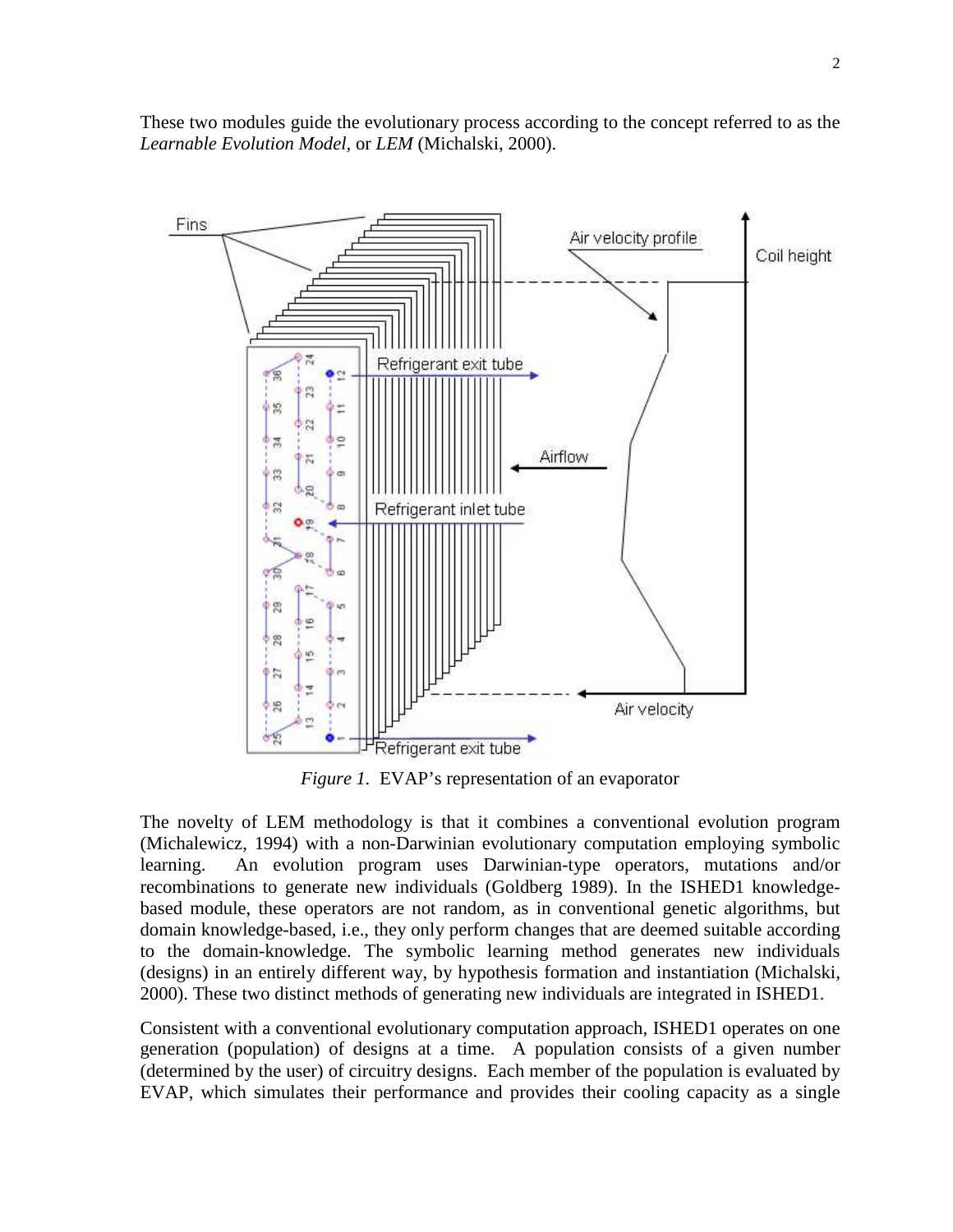numerical fitness value. The designs and their fitness values are returned to the Control Module as an input for deriving the next generation of circuitry designs. Hence, the implemented process is a loop, and it is repeated for the number of generations specified by the user at the outset of the optimization run.



*Figure 2.* A functional architecture of ISHED1.

The Control Module determines which of the two modules, the Knowledge-based Evolutionary Computation Module or the Symbolic Learning Module, is utilized to produce the next population. At the outset of an optimization run, the Control Module applies Darwinian evolution until the population no longer improves (both in terms of the best individual and the population overall). It then switches to symbolic learning until the performance under that module ceases to improve. The Control Module alternates between the two models until a specified number of iterations have been completed.

# **2.1 Knowledge-based Evolutionary Computation Module**

The optimization process using a Knowledge-based Evolutionary Learning Module follows the three-step pattern that is implemented by a conventional evolution program (Michalewicz, 1994): 1) a selection of individual designs for the next generation, with selection probability proportional to their evaluated fitness values (evaporator capacities in our case); 2) modification of the selected designs by structure modifying operators; and 3) evaluation of the new population, member by member, to acquire their fitness values (simulations using the evaporator model to obtain the capacity of the proposed designs).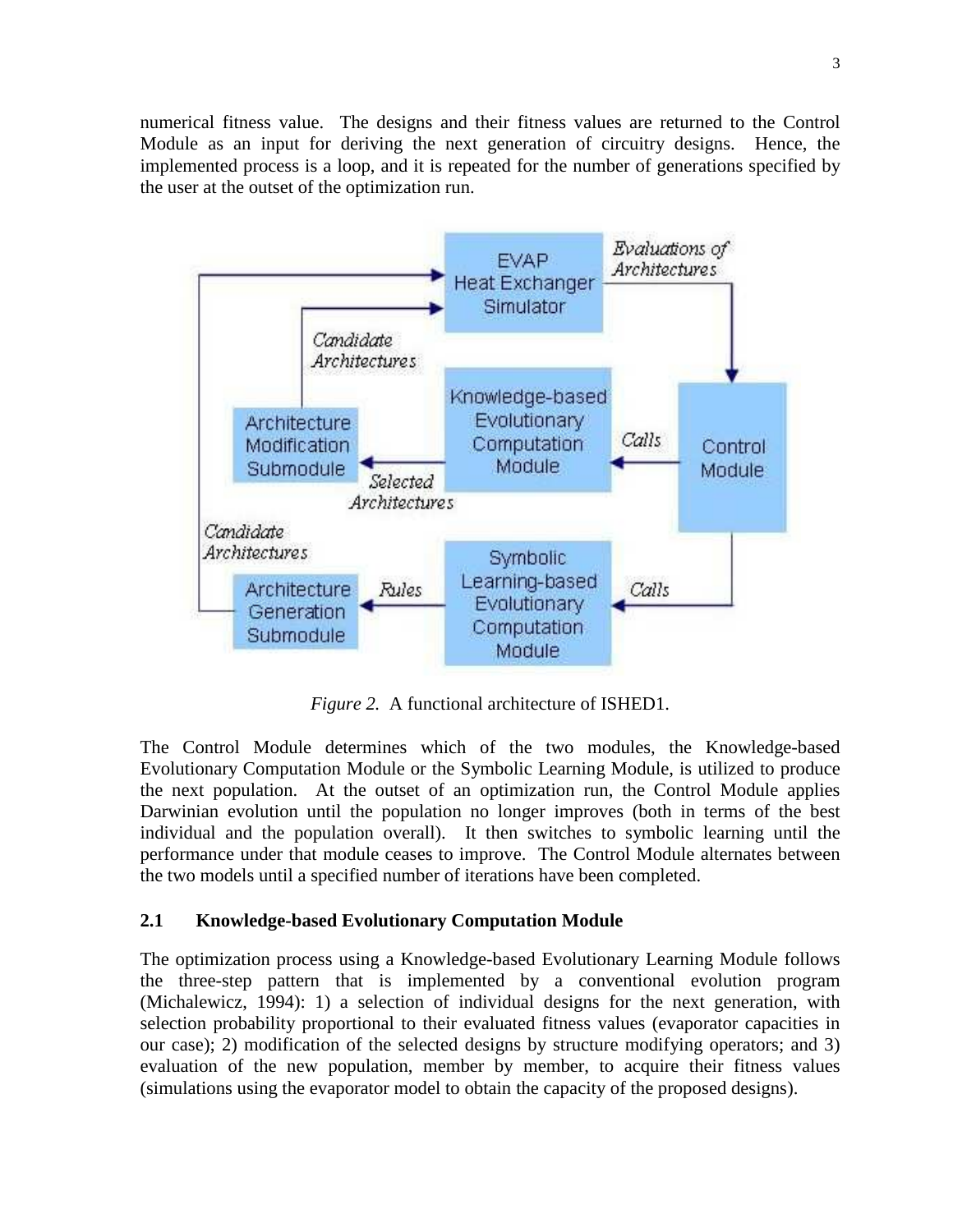Because of the constraints on feasible refrigerant circuitry, traditional genetic operators (replication, crossover, and mutation) would be, for the most part, unworkable for the problem at hand; therefore eight domain knowledge-based structure modifying operators were developed and implemented. They are: (1) SPLIT, creating a split point and two refrigerant paths starting at a given split point, (2) BREAK, creating, from one refrigerant path, two full paths from the input to the output, (3) COMBINE, taking two paths and creating one branch splitting into two, (4) INSERT, taking two paths and inserting one into the other at some break point, (5) MOVE-SPLIT, moving the existing split point an even number of tubes upstream or downstream, (6) SWAP, reversing the order of two adjacent tubes in a flow structure, (7) INTERCROSS, swapping two consecutive tubes between two individual circuits that are not upstream of one another; and (8) NEW-SOURCE, assign a new feeding tube for a randomly selected tube (to avoid loops, the new feeding tube can not be downstream of the breaking point). The system probabilistically selects an operator to apply based on the topology of the heat exchanger. If it seems that the operator will not lead to a feasible change in the circuitry, another operator is tried.

### **2.2 Symbolic Learning-based Evolutionary Module**

When applied, the Symbolic Learning Module divides the members of the current population into three classes based on their fitness values (cooling capacity); "good" class, "bad" class, and "indifferent" class. The "good" and "bad" classes contain members of the population whose fitnesses are in the top and bottom 25 % of the current generation's fitness range, respectively. Then, the module examines the characteristics of both well- and poorly performing designs, and creates hypotheses in the form of attributional rules that characterize the better-performing architectures. These rules are applied to generate a subsequent population of designs. During consecutive generations, rules are used in the context of their predecessors, so as to further focus the concept of design optimality.

### **2.3 Evaporator Simulation Model**

The evaporator simulation model used in this study, EVAP, is a component of the simulation package EVAP-COND developed to facilitate preparing optimized designs of finned-tube evaporators and condensers (NIST, 2003). EVAP uses a tube-by-tube modeling scheme. That is, the program recognizes each tube as a separate entity for which it calculates heat transfer. These calculations are based on inlet refrigerant and air parameters, properties, and mass flow rates. The simulation begins with the inlet refrigerant tubes and proceeds to successive tubes along the refrigerant path. At the outset of the simulation, the air temperature is only known for the tubes in the first row and has to be estimated for the remaining tubes. A successful run requires several passes (iterations) through the refrigerant circuitry, each time updating inlet air and refrigerant parameters for each tube.

The tube-by-tube modeling approach used by EVAP makes it suitable for use within the ISHED1 scheme. This modeling approach is important for both heat transfer and refrigerant pressure drop calculations. Consequently, it is also essential for simulations of refrigerant distribution in different circuitry architectures because refrigerant distribution is affected by pressure drops in individual refrigerant tubes and circuitry branches. When calculating the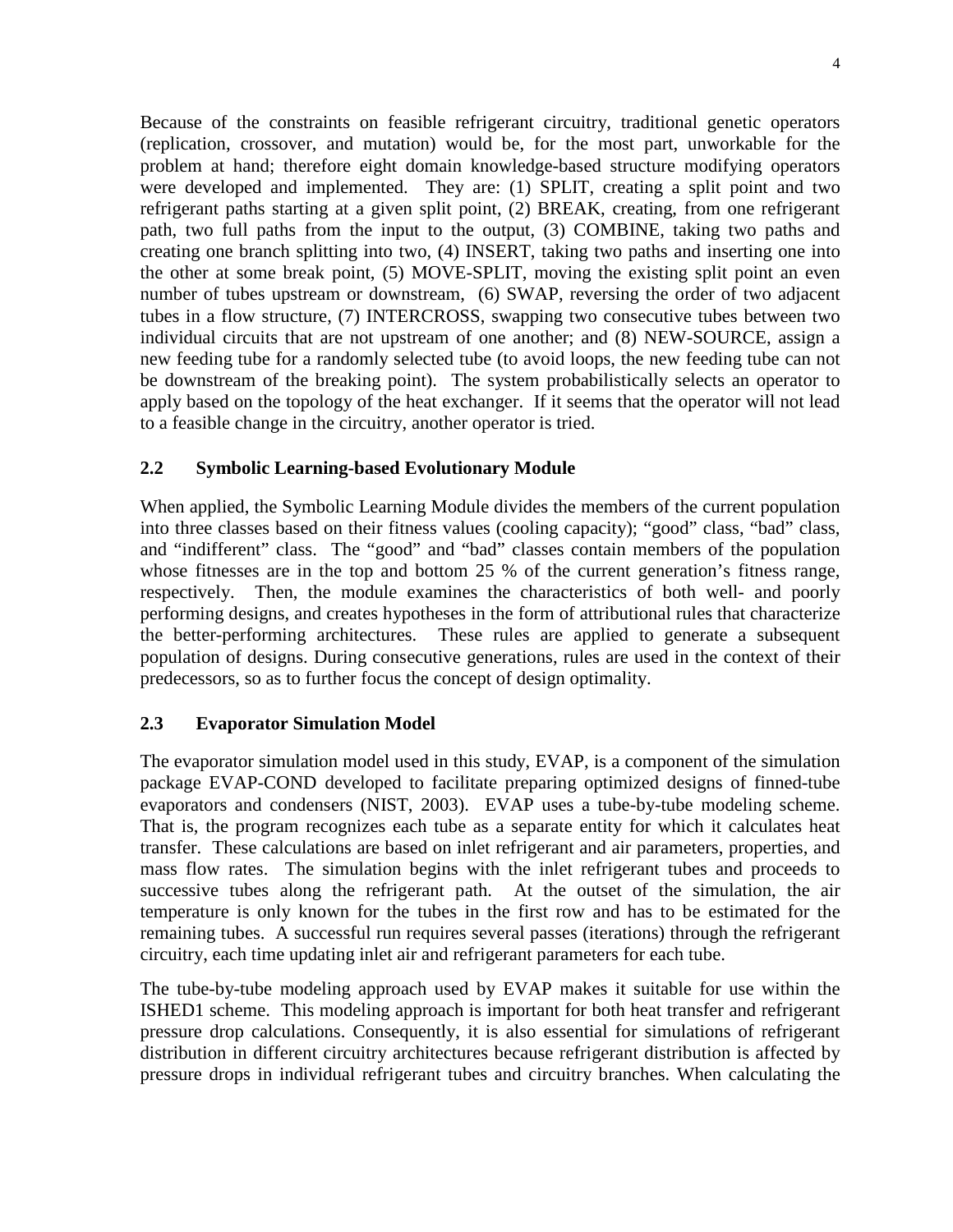total pressure drop, EVAP includes the pressure drop in return bends, whose lengths are determined based on the relative location of the connected tubes.

EVAP can account for one-dimensional air maldistribution, as it is conceptually shown in Figure 1. This feature allows optimizing refrigerant circuitries for installations with complicated air velocity profiles. Additional information on EVAP is available at the EVAP-COND website (NIST, 2003). Validation of EVAP is presented in Domanski and Payne (2002) and Payne and Domanski (2003).

## **2.4 ISHED1 System Operation**

An optimization run starts by reading a file with the control parameters for the run. This file contains the basic geometric characteristics of the heat exchanger and the heat exchanger operating condition information. The read control parameters, which override defaults when read, are as follows:

- Parameters defining the characteristics of the initial population: its size and any userdefined first population individual design
- Parameters defining the length of the evolutionary process
- Parameters controlling the optimization run, including the persistence of the knowledge-based and symbolic modes, and the level of detail to be presented in the output file.
- Parameters defining the general dimensions of the heat exchanger
- Parameters defining the airflow distribution over the front face of the heat exchanger

ISHED1 allows the user to define individual architectures in the first population; or if the user does not define them, the system will generate the initial set randomly. It is also possible for the user to define only a portion of the initial population, in which case the system randomly generates the remaining designs.

During preparation of new architectures, ISHED1 applies experience-based knowledge to constrain the search to plausible architectures. These constraints are ranked from "suggested" to "essential". The program rejects structures that violate a required constraint, and only under special circumstances (namely when designing a more compliant architecture is very difficult) will accept structures that violate the most lenient constraints. The constraints include a user-defined parameter (or its default value) which imposes limitations on the length of return bend directing the refrigerant to the subsequent tube. Another constraint states that exit tubes should not have inlet tubes as their neighbors, but rather they should be located next to the tubes that feed them with refrigerant. The intent of this constraint is to limit internal tube-to-tube heat transfer which occurs via heat transfer through common fins between neighboring tubes if they are at different temperatures. Since the exit tubes typically have superheated refrigerant and are warmer than the tubes with two-phase refrigerant, it is preferable to have them surrounded in the coil assembly by tubes with somewhat superheated refrigerant as well. A similar constraint suggests that the exit tube should be in the first depth row. This constraint reflects the recognition that the overall heat transfer is most effective if semi-counterflow configuration is established between the temperature profiles of refrigerant and incoming air.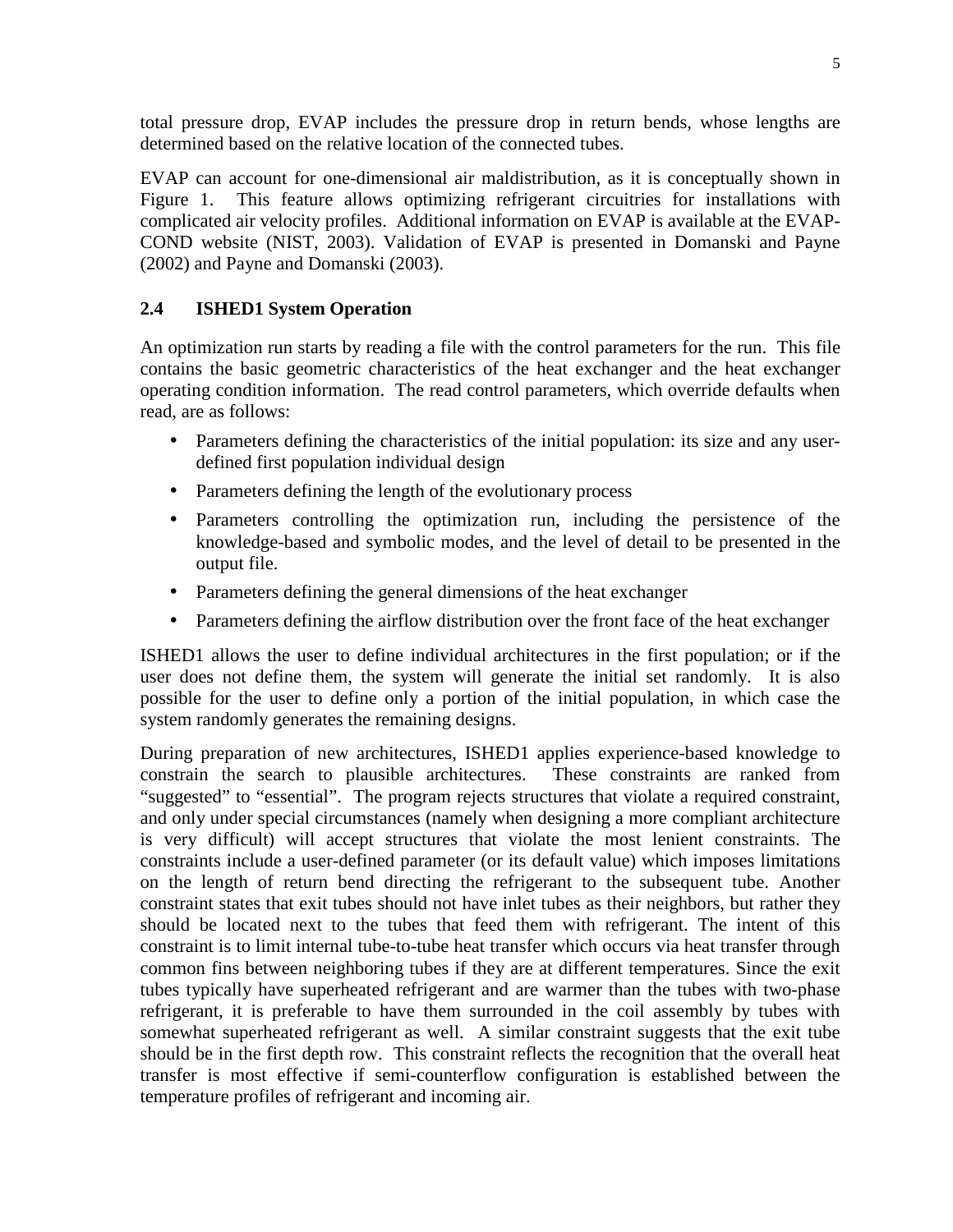To summarize, for a given set of operating conditions, general evaporator geometry information, and user-specified run control parameters, ISHED1 performs an optimization process involving two distinct modes: the knowledge-based evolutionary mode and the symbolic learning mode. The Control Module decides which mode to apply at any decision time during the run. The optimization process involves evaluating sequential design populations whose size and number are predefined by the user. When the run is completed, ISHED1 produces a report with the best architectures and their capacities, as determined by the evaporator model. It should be stressed that except for the pre-coded experience-based design constraints and the evaporator model itself, no other components of ISHED1 have any recognition of the physical processes taking place in a heat exchanger. Simply, the system is concerned with a single numerical fitness value (cooling capacity) obtained by each architecture, and manipulates strings representing the refrigerant flow path through the evaporator with the goal of maximizing the coil capacity.

#### **3 COIL DESIGN EXPERIMENTS**

We confronted ISHED1 with the task of designing refrigerant circuitry for a 36 tube R-22 evaporator consisting of three-depth rows with 12 tubes located in each depth row. Figure 3 shows the evaporator's detailed design information as it is displayed by the EVAP-COND graphical user interface. The design operating point was defined by the condenser subcooling and evaporator superheat of  $5.0 \degree C$ , and the condenser bubble point and evaporator exit saturation temperature of 40 °C and 7.2 °C respectively. The inlet air was at 101.325 kPa pressure and 26.7 ºC dry-bulb temperature with 50 % relative humidity. The volumetric flow of air was  $15.0 \text{ m}^3$  per minute.

| <b>Coil Design Data</b>                                                                                                                                                                                                  |                                                                                                                                                                                                                  |
|--------------------------------------------------------------------------------------------------------------------------------------------------------------------------------------------------------------------------|------------------------------------------------------------------------------------------------------------------------------------------------------------------------------------------------------------------|
| Data for a section:<br>12<br>No. of tubes in depth row #1:<br>12<br>No. of tubes in depth row #2:<br>No, of tubes in depth row #3:<br>12<br>No. of tubes in depth row #4:<br>lo.<br>lo.<br>No. of tubes in depth row #5: | Evaporator input for ISHED experiment<br>$\vert$ 1<br>Number of repeating sections<br>Units<br>$\overline{\triangledown}$ SI Units<br><b>British Units</b>                                                       |
| Tube data<br>mm.<br>Tube length<br>Inner diameter<br>mm.<br>Outer diameter<br>mm.<br>Tube pitch<br>mm.<br>Depth row pitch<br>mm.<br>Inner surface<br>Thermal conductivity<br>kW/[m.C]                                    | Fin data<br>0.2032<br>mm.<br>Thickness<br>454<br>2.004<br>mm.<br><b>Pitch</b><br>9.22<br>Wavy<br>Type<br>10.01<br>0.2216<br>Thermal conductivity   kW/(m.C)<br>25.4<br>22.23<br>Smooth<br>OK.<br>Cancel<br>0.386 |

*Figure 3.* Evaporator Design Information.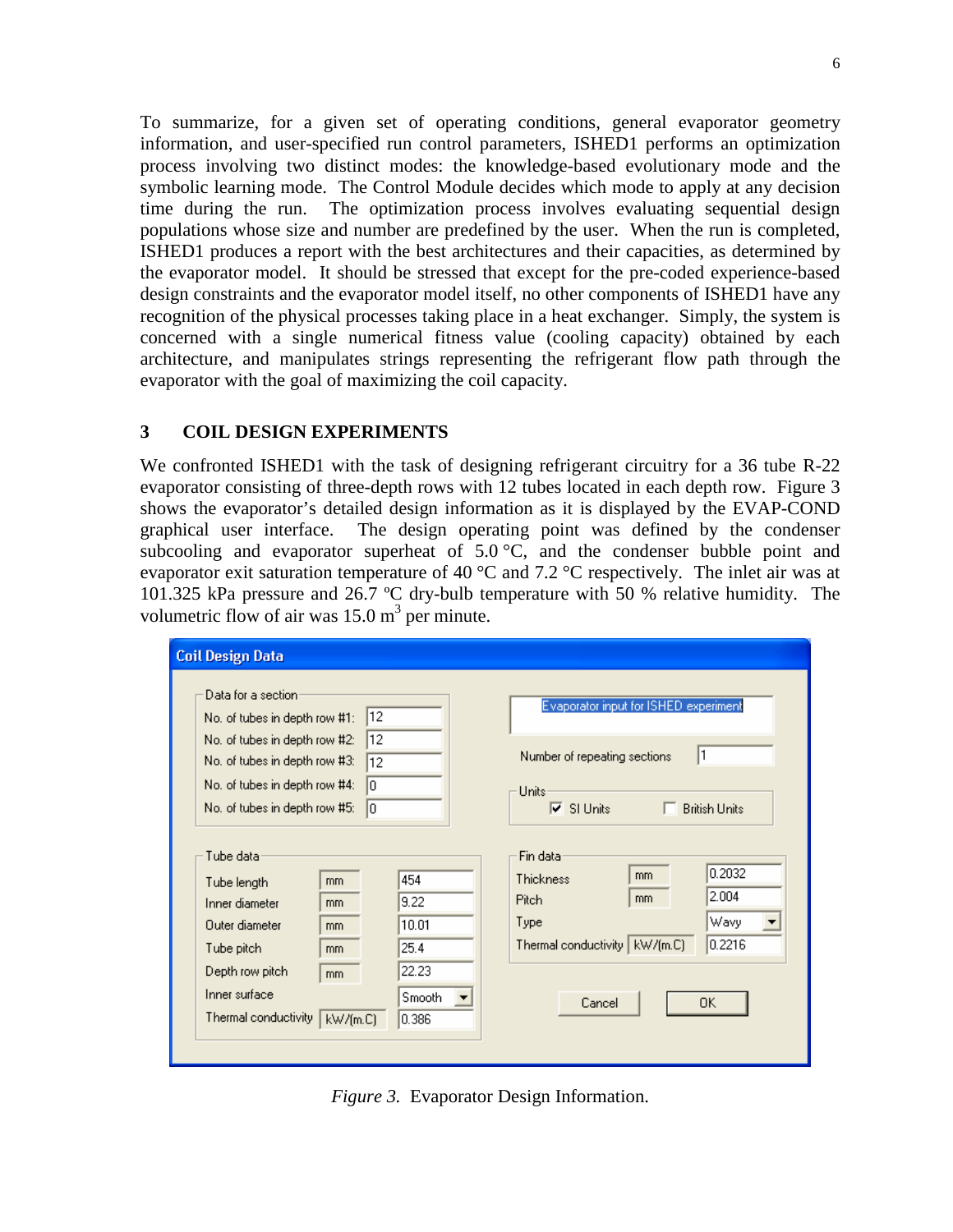In all simulations, the population size was set to 15 architectures (members) and the number of generations was set to 300. The ISHED1 defaults were used for all of the other parameters. When starting each optimization run, we did not specify any initial circuitry architectures; all of the architectures in the initial population were generated by ISHED1. We performed simulations for uniform and non-uniform air distributions. Since ISHED1 is not equipped with a windows-based interface, we used EVAP-COND user's interface to display ISHED1-generated circuitry designs.

#### **3.1 Simulations with uniform air distribution**

Figure 4 presents the circuitry developed for a uniform velocity profile of the incoming air. The inlet tubes are denoted by partially open circles (1 and 11), and the outlet tubes are denoted by closed circles (5 and 9). It takes only a quick look at the design to notice that the proposed circuitry is difficult and expensive to manufacture. Clearly, ISHED1 does not have the intelligence to recognize and avoid manufacturing difficulties. However, we have to realize that the proposed design gives us valuable information which we can use to produce a good, manufacturable design.



*Figure 4.* ISHED1-generated refrigerant circuitry for uniform air distribution: Capacity  $Q = 5.25$  kW

Based on the architecture proposed by ISHED1, we generated two different circuitry designs, shown in Figure 5. The first design was a "cleaned" version of the ISHED1 design; we eliminated the over-lapping long return bend and made a few minor alterations. The return bends were not modified, and the inlet and outlet tubes remained the same. In the second design, the two inlets and outlets were the only commonality with the ISHED1 design. These examples show that the more we depart from the ISHED1-recommended design, the lower capacity of the evaporator is, as determined by the evaporator model. However, we may debate in this case that the capacity degradation is not that significant and a manufacturer might select the simplest design for production.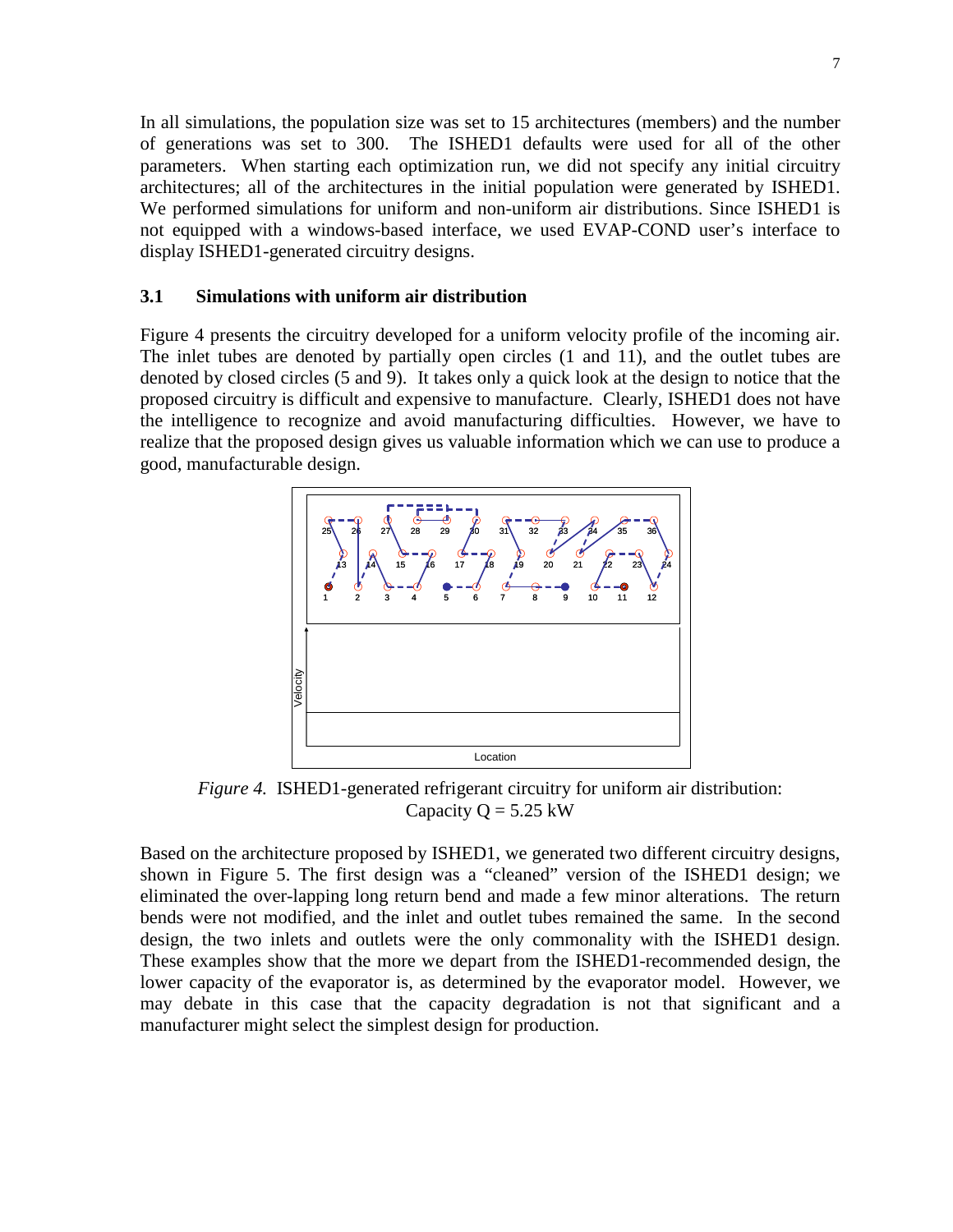

Capacity  $Q = 5.18 \text{ kW}$  Capacity  $Q = 5.12 \text{ kW}$ 

*Figure 5.* Two modified circuitry designs for uniform air distribution

#### **3.2 Simulations with non-uniform air distribution**

For the purpose of this experimentation, we devised a simple non-uniform velocity profile for the inlet air. For this profile, the left half of the evaporator was subject to a uniform flow of air, while the right half was subject to a linear profile with the maximum velocity being twice that of the minimum. The total volumetric flow of air was  $15.0 \text{ m}^3$  per minute (the same as for the previous examples with uniform air distribution). Figure 6 shows the non-uniform velocity profile and the refrigerant circuitry recommended by ISHED1. The obtained capacity is close, or actually slightly higher, than that obtained with the uniform velocity profile by the ISHED1-recommended architecture (5.35 kW vs. 5.25 kW). We should note that the design generated by ISHED1 for the uniform air velocity profile (shown in Figure 4) had a capacity of only 4.82 kW when simulated with this non-uniform velocity profile.

It is also interesting to note that ISHED1 has the ability to evolve to a design which is principally different from the one proposed for uniform air. The design based on a uniform airflow profile consists of two inlets and two outlets; with each individual circuit primarily being located in its own portion of the heat exchanger. This design would be a poor choice for a highly non-uniform air profile because the available airflow would be very different for each of the circuits. The design based on this non-uniform airflow (Figure 6, below), on the other hand, consists of one inlet, two outlets, with a single split occurring at tube #33. Also, each branch of the circuitry in this design tends to span across the heat exchanger, making it less sensitive to air side maldistributions.



*Figure 6.* ISHED1-generated refrigerant circuitry for non-uniform air distribution: Capacity  $Q = 5.35$  kW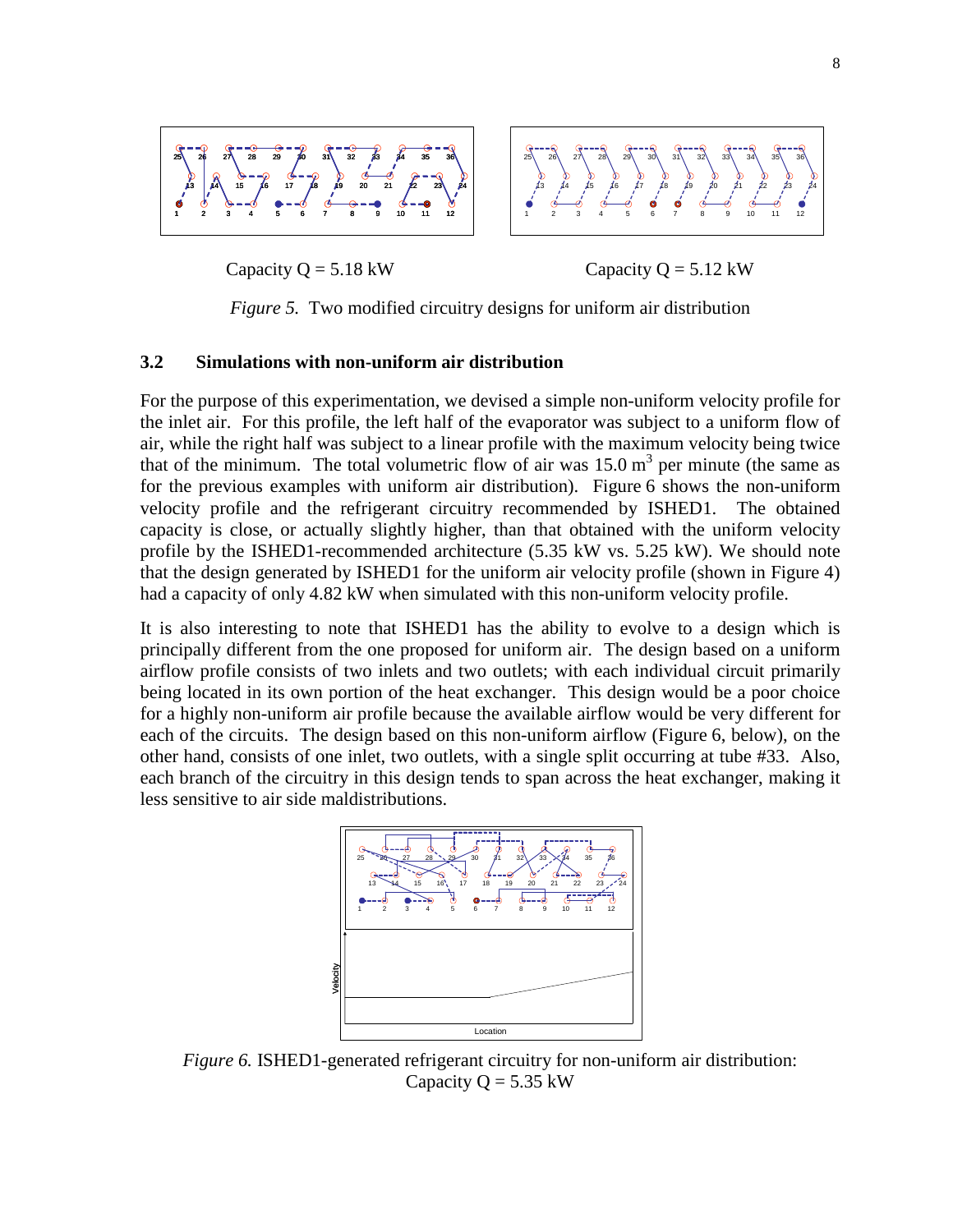Considering that the ISHED1-generated circuitry arrangement is not easy to manufacture, we modified it to arrive with a more practical design, by eliminating over-lapping and long return bends. The modified design of this architecture is shown in Figure 7. The capacity loss due to the modification was minimal (5.34 vs. 5.35 for the ISHED1-recommended architecture).



Capacity  $Q = 5.34$  kW

*Figure 7.* Modified circuitry designs for non-uniform air distribution

We also simulated performance of the circuitry design shown in Figure 6 with a uniform velocity profile. At this operating condition, the obtained capacity was 5.34 kW. Hence, the circuitry design that was optimized for the non-uniform air distribution showed robust performance with both uniform and non-uniform air distributions. In fact, the architecture developed for this case performed slightly better for the uniform air distribution than the one shown in Figure 4. This is interesting and should be noted although no additional experiments were performed with other non-uniform velocity profiles to give this observation more generality.

### **4 GENERAL OBSERVATIONS**

To understand the scope of performed optimization runs, let us reiterate that each of the runs involved simulations for 15 circuitry designs (architectures) of each of the 300 populations. Hence, a completed optimization run encompassed simulations of 4500 evaporators. This may seem like a large number of test cases, however, it is a very small portion of possible circuitry designs. According to simple calculations based on the number of tubes and possible path attributes (splits, multiple paths, etc.), this 36-tube test case has approximately  $2.10^{45}$  possible architectures.

A valid question arises as to what combination of the population size and number of populations would make ISHED1 most effective. There is no simple response to this question because the answer will depend on the evaporator size, i.e., number of tubes in the evaporator. Simply, the larger the heat exchanger, the more different circuit arrangements can be devised, and more simulations should be performed. In any case, a practical consideration requires that an optimization run is completed within the interest span of the design engineer. This may imply completion of the run in 15 hours; that is to be able to start the run before leaving the office for home on one day and having the optimization results ready the next morning with a PC computer running overnight. In our case of an evaporator with 36 tubes, an optimization run was typically completed within four hours using a computer with a 1.7 GHz microprocessor, which yields an average simulation time for a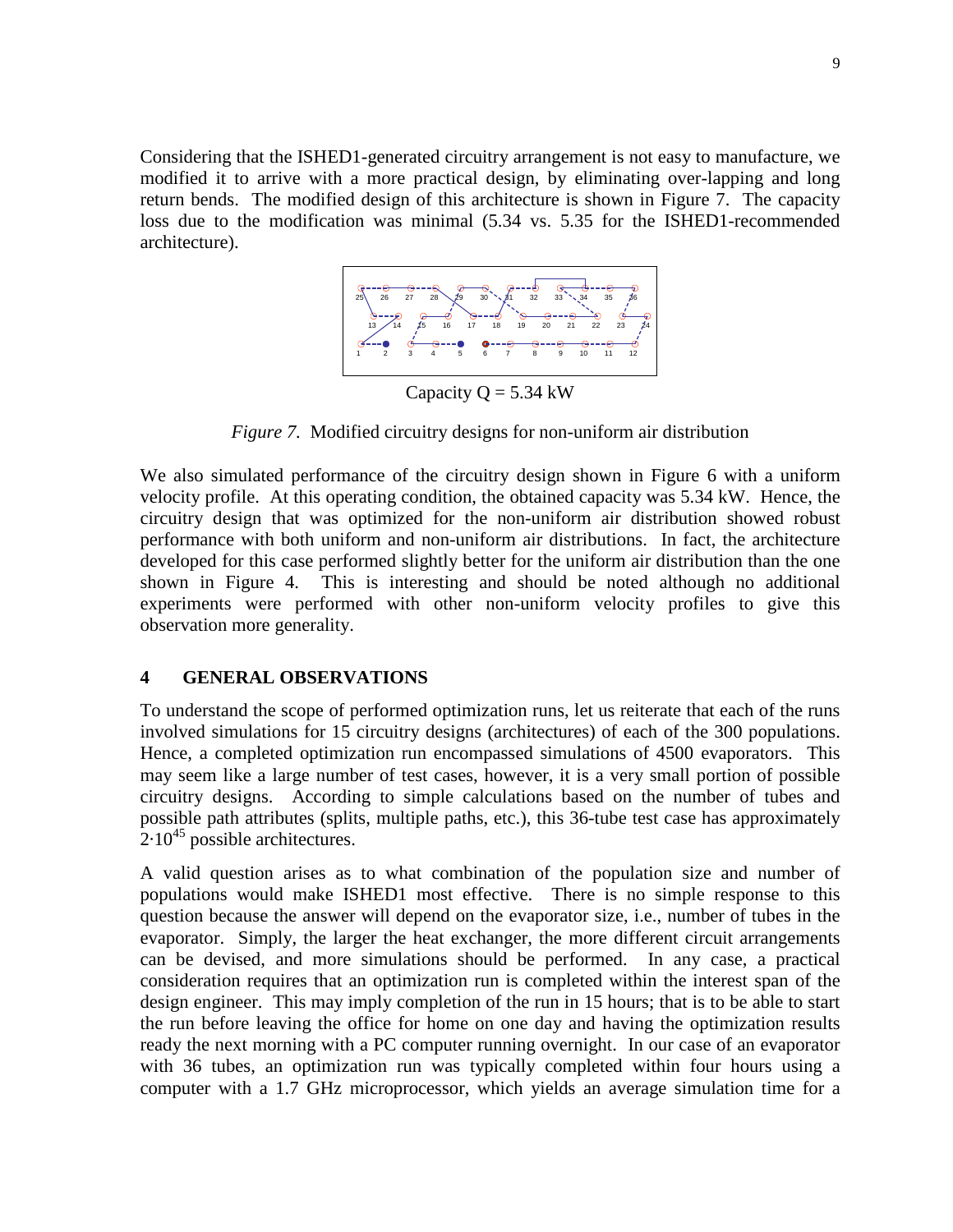single architecture of 3.2 seconds. The amount needed to optimize a design for larger architectures will be longer and may require an overnight run.

The number of populations used will also depend on the progress ISHED1 makes during the optimization process. The progress for our example optimizations can be reviewed in Figure 8, which presents capacity progression of the best architectures in each population for both cases studied. For the uniform air distribution case, the first population already included a design with a reasonably high cooling capacity. ISHED1 improved over this original design somehow, but the improvement shown is not dramatic. For the case with non-uniform air distribution, the initial capacity was low, and ISHED1 made gradual improvements. The figure shows that most capacity improvements were obtained in steps, which, in most cases indicate the instances when the Control Module switched between the two available optimization modes (the evolutionary and symbolic learning modes). It appears that switching to the other mode "shook up" the population and allowed for improved architectures with capacities exceeding those developed for the uniform air velocity profile.



#### **Progression of Simulated Capacity**

*Figure 8.* Capacity progression for optimizations run for uniform and non-uniform air distributions

While discussing the obtained results we should emphasize that the ISHED1 scheme, as well as any other evolutionary optimization method, will not repeat optimization results from one optimization run to another for the same environmental constraints. This is due to the randomness that is inherently embedded in these schemes. This is in contrast to traditional calculus-based methods, which provide the same result, time after time, if the initial conditions have not changed. When running ISHED1 several times, we would obtain several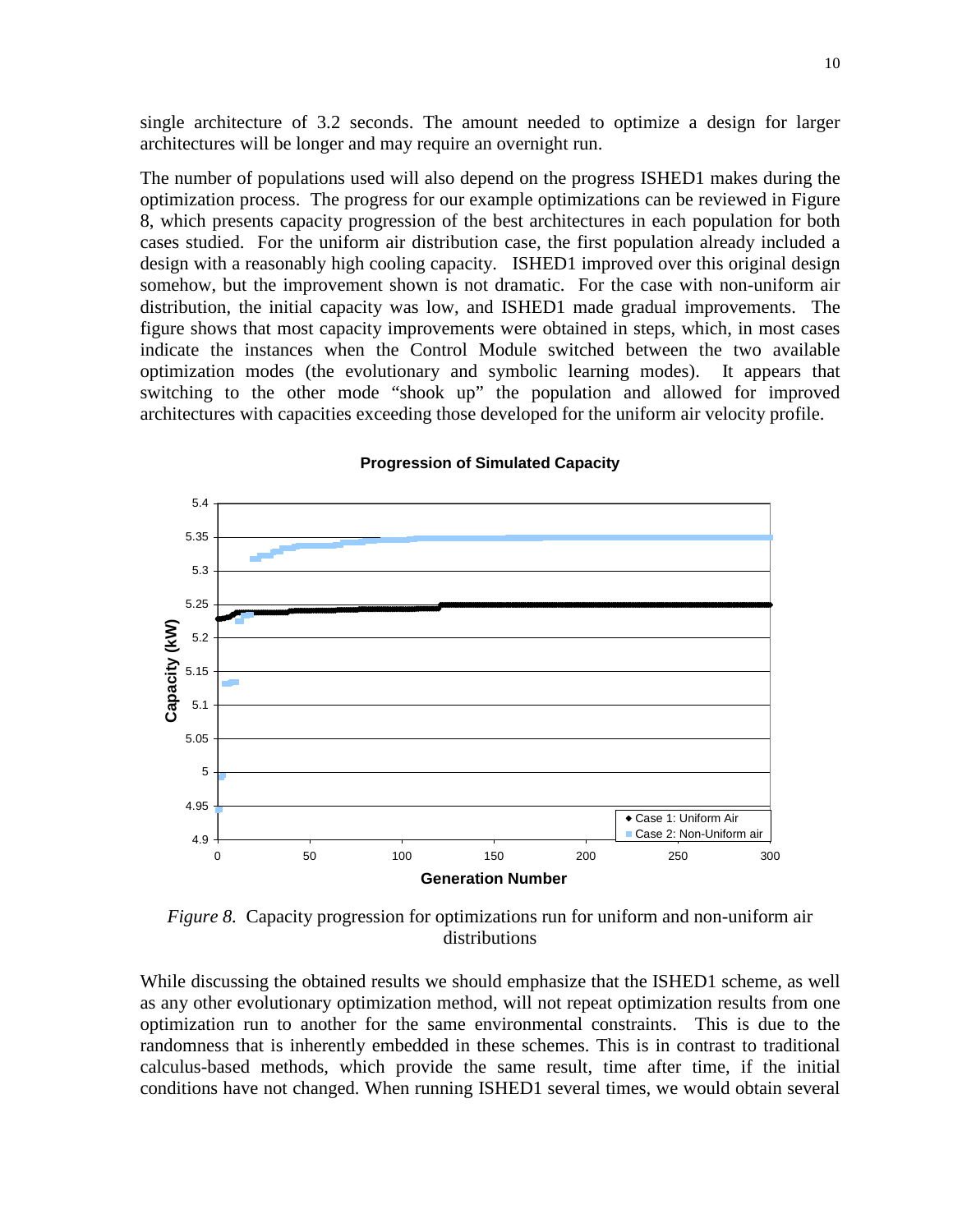different architectures, which, in most cases, would provide similar capacity. As a real-life analogy, we may think about different people who can perform a given task equally well although they may use somewhat different methods. Also, as in real life situations, we have no guarantees as to the optimization outcome when using ISHED1 or other genetic algorithms-based methods due to the randomized operators employed. However, we have clear evidence that ISHED1 is able to generate optimized designs, which in some cases would be difficult to formulate for a design engineer.

## **5 CONCLUSIONS**

We described an experimental system, ISHED1, developed to assist a design engineer in optimizing finned-tube evaporators. Specifically, given input parameters and technical constraints, the system optimizes the refrigerant circuitry in the evaporator. The novelty of this approach is in applying the recently developed Learnable Evolution Model (LEM), which integrates Knowledge-based Evolutionary Computation with Symbolic Learning that guides the process of generating new designs. Generated designs are evaluated using the EVAP evaporator model, which simulates the designs.

ISHED1 can be applied to evaporator design for different air-conditioning and refrigeration applications as it is not constrained by the refrigerant used or heat transfer surfaces other than the simulation limitations of EVAP.

ISHED1 has only a few experience-based design principles incorporated in its code. It carries out the optimization process using randomized operators whose implementation may in effect resemble "out of the box" thinking. Experimentation with ISHED1 has demonstrated that it is capable of generating designs equal or superior to the best human designs, particularly in cases of non-uniform airflow. Circuitry architectures generated by ISHED1 require some manual adaptation to assure their manufacturability.

The system is not oriented toward displacing a design engineer, but aims at offering to him/her useful guidance, particularly for designing heat exchangers with new overall geometries, heat transfer surfaces, and refrigerants. The methodology underlying ISHED1 is general and could potentially be used for other engineering design problems.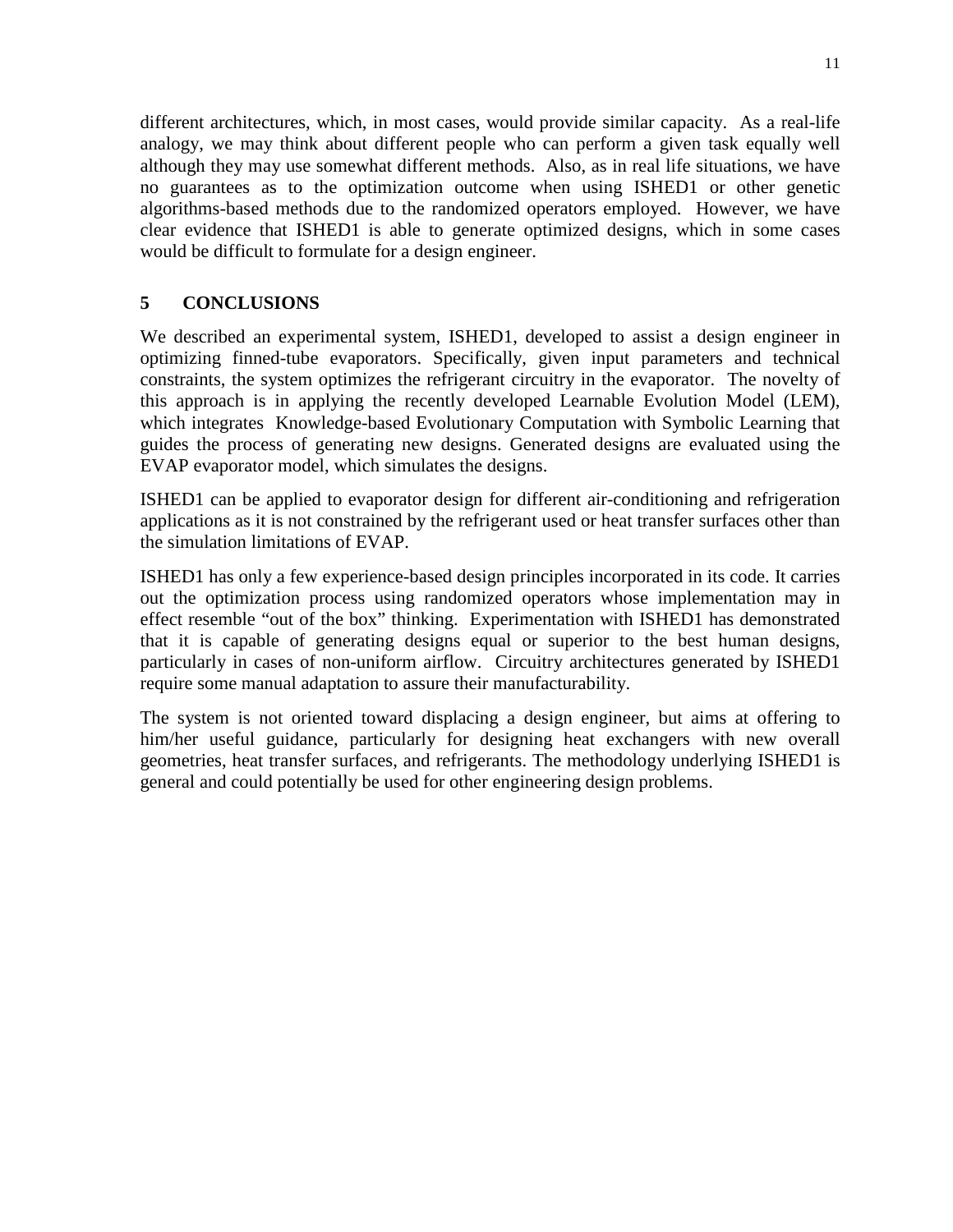#### **REFERENCES**

Domanski, P.A., Payne W. V., 2002. "Properties and Cycle Performance of Refrigerant Blends Operating Near and Above the Refrigerant Critical Point", report to ARTI, project ARTI-21CR/605-50010-02, http://www.arti-21cr.org/research/completed/index.html.

Goldberg, D.E., 1989. "Genetic Algorithms in Search, Optimization, and Machine Learning", Addison Wesley Longman, Inc.

Kaufman K. and Michalski R.S., 2000. "Applying Learnable Evolution Model to Heat Exchanger Design," *Proceedings of the Seventeenth National Conference on Artificial Intelligence* (AAAI-2000) *and the Twelfth Annual Conference on Innovative Applications of Artificial Intelligence* (IAAI-2000), Austin, TX, pp. 1014-1019.

Michalewicz, Z.,1994, *Genetic algorithms + Data structures = Evolution Programs*, 2nd extended edition, Springer-Verlag

Michalski, R., 2003. "Learnable Evolutionary Model", US. Patent No. 6,518,988, February 11.

Michalski, R., 2000. "Learnable Evolution Model: Evolutionary Process Guided by Machine Learning. *Machine Learning* 38, pp. 9-40.

NIST, 2003. "EVAP-COND, Simulation models for finned-tube heat exchangers". National Institute of Standards and Technology, Gaithersburg, MD, http://www2.bfrl.nist.gov/software/evap-cond/

Payne W. V., Domanski, P.A., 2003. "Potential Benefits of Smart Refrigerant Distributors", report to ARTI, project ARTI-21CR/605-200-50-01, http://www.arti-21cr.org/research/completed/index.html.